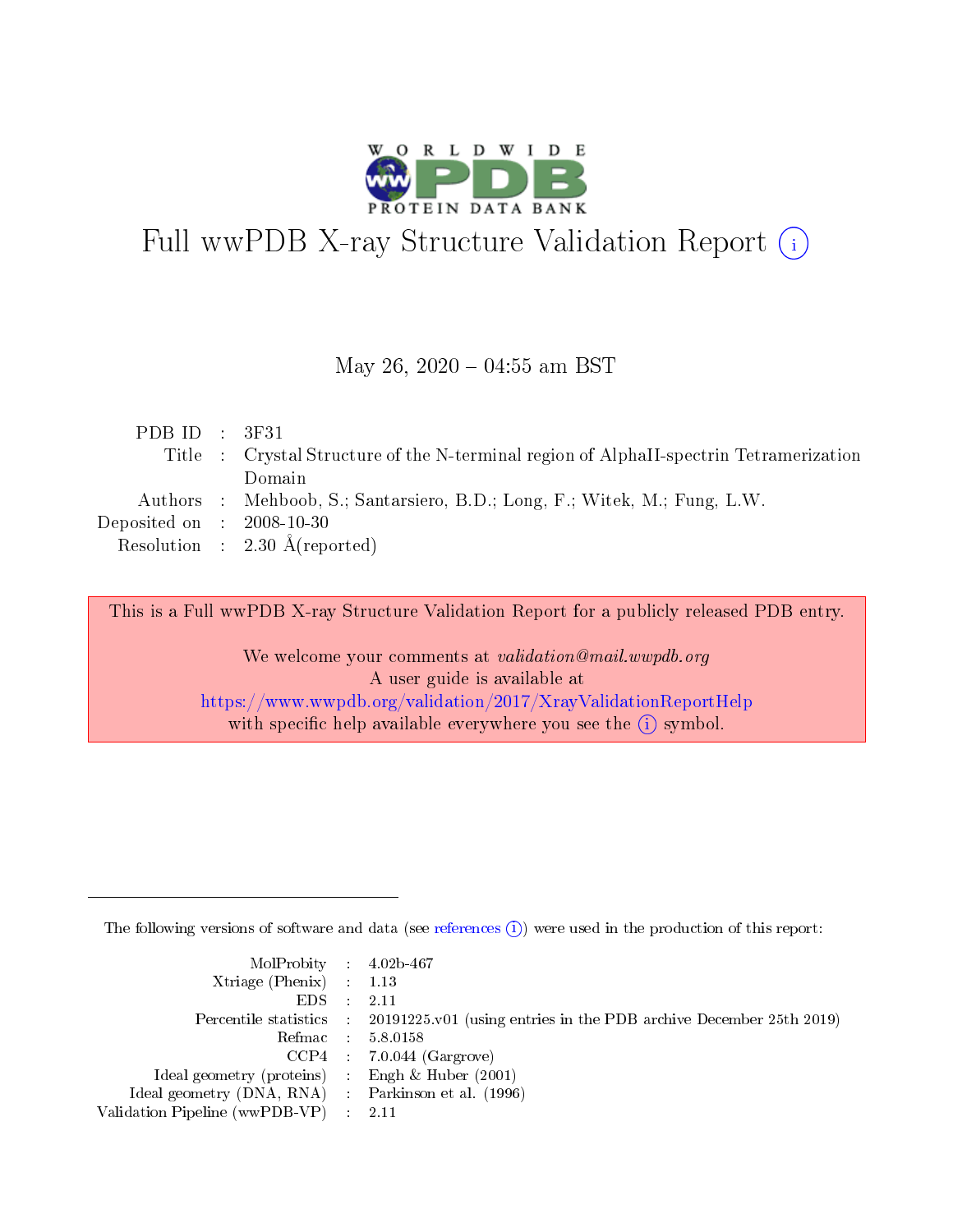# 1 [O](https://www.wwpdb.org/validation/2017/XrayValidationReportHelp#overall_quality)verall quality at a glance  $(i)$

The following experimental techniques were used to determine the structure: X-RAY DIFFRACTION

The reported resolution of this entry is 2.30 Å.

Percentile scores (ranging between 0-100) for global validation metrics of the entry are shown in the following graphic. The table shows the number of entries on which the scores are based.



| Metric                | Whole archive<br>$(\#\mathrm{Entries})$ | <b>Similar resolution</b><br>$(\#\text{Entries},\,\text{resolution}\,\,\text{range}(\textup{\AA}))$ |
|-----------------------|-----------------------------------------|-----------------------------------------------------------------------------------------------------|
| $R_{free}$            | 130704                                  | $5042$ $(2.30-2.30)$                                                                                |
| Clashscore            | 141614                                  | $5643(2.30-2.30)$                                                                                   |
| Ramachandran outliers | 138981                                  | $5575(2.30-2.30)$                                                                                   |
| Sidechain outliers    | 138945                                  | $5575(2.30-2.30)$                                                                                   |
| RSRZ outliers         | 127900                                  | $4938 (2.30 - 2.30)$                                                                                |

The table below summarises the geometric issues observed across the polymeric chains and their fit to the electron density. The red, orange, yellow and green segments on the lower bar indicate the fraction of residues that contain outliers for  $>=3, 2, 1$  and 0 types of geometric quality criteria respectively. A grey segment represents the fraction of residues that are not modelled. The numeric value for each fraction is indicated below the corresponding segment, with a dot representing fractions <=5% The upper red bar (where present) indicates the fraction of residues that have poor fit to the electron density. The numeric value is given above the bar.

| Mol | $Chain \  Length$ | Quality of chain |     |    |
|-----|-------------------|------------------|-----|----|
|     |                   | 8%               |     |    |
|     | 149               | 78%              | 13% | 8% |
|     |                   | 8%               |     |    |
|     | .49               | 79%              | 14% | 6% |

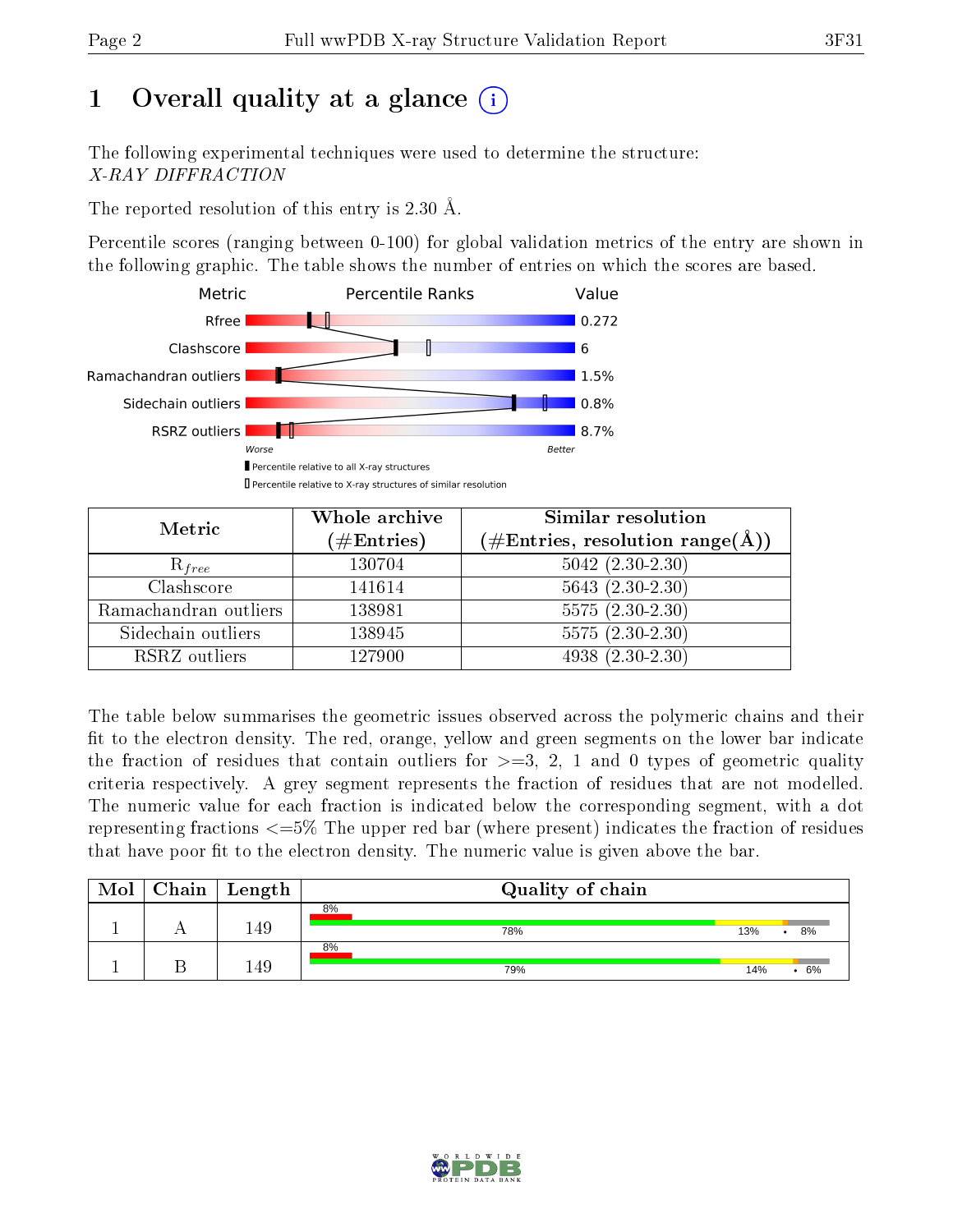# 2 Entry composition (i)

There are 2 unique types of molecules in this entry. The entry contains 2570 atoms, of which 0 are hydrogens and 0 are deuteriums.

In the tables below, the ZeroOcc column contains the number of atoms modelled with zero occupancy, the AltConf column contains the number of residues with at least one atom in alternate conformation and the Trace column contains the number of residues modelled with at most 2 atoms.

Molecule 1 is a protein called Spectrin alpha chain, brain.

| Mol | Chain   Residues | <b>Atoms</b>       |  |  |  |  | ZeroOcc   AltConf   Trace |  |
|-----|------------------|--------------------|--|--|--|--|---------------------------|--|
|     | 137              | Total C N          |  |  |  |  |                           |  |
|     |                  | 1139 712 210 214 3 |  |  |  |  |                           |  |
|     | 140              | Total C N O        |  |  |  |  |                           |  |
|     |                  | 1225 765 222 235 3 |  |  |  |  |                           |  |

There are 4 discrepancies between the modelled and reference sequences:

| Chain |           | Residue   Modelled   Actual | Comment                     | Reference |
|-------|-----------|-----------------------------|-----------------------------|-----------|
|       | $-1$      | GLY                         | EXPRESSION TAG   UNP Q13813 |           |
|       |           | -SER                        | EXPRESSION TAG   UNP Q13813 |           |
|       | $\sim$ 1. | GLY                         | EXPRESSION TAG   UNP Q13813 |           |
|       |           | SER-                        | EXPRESSION TAG   UNP Q13813 |           |

• Molecule 2 is water.

|  | Mol   Chain   Residues | Atoms                | $ZeroOcc \   \$ AltConf |
|--|------------------------|----------------------|-------------------------|
|  | 95                     | Total O<br>95<br>-95 |                         |
|  | 111                    | Total O<br>111       |                         |

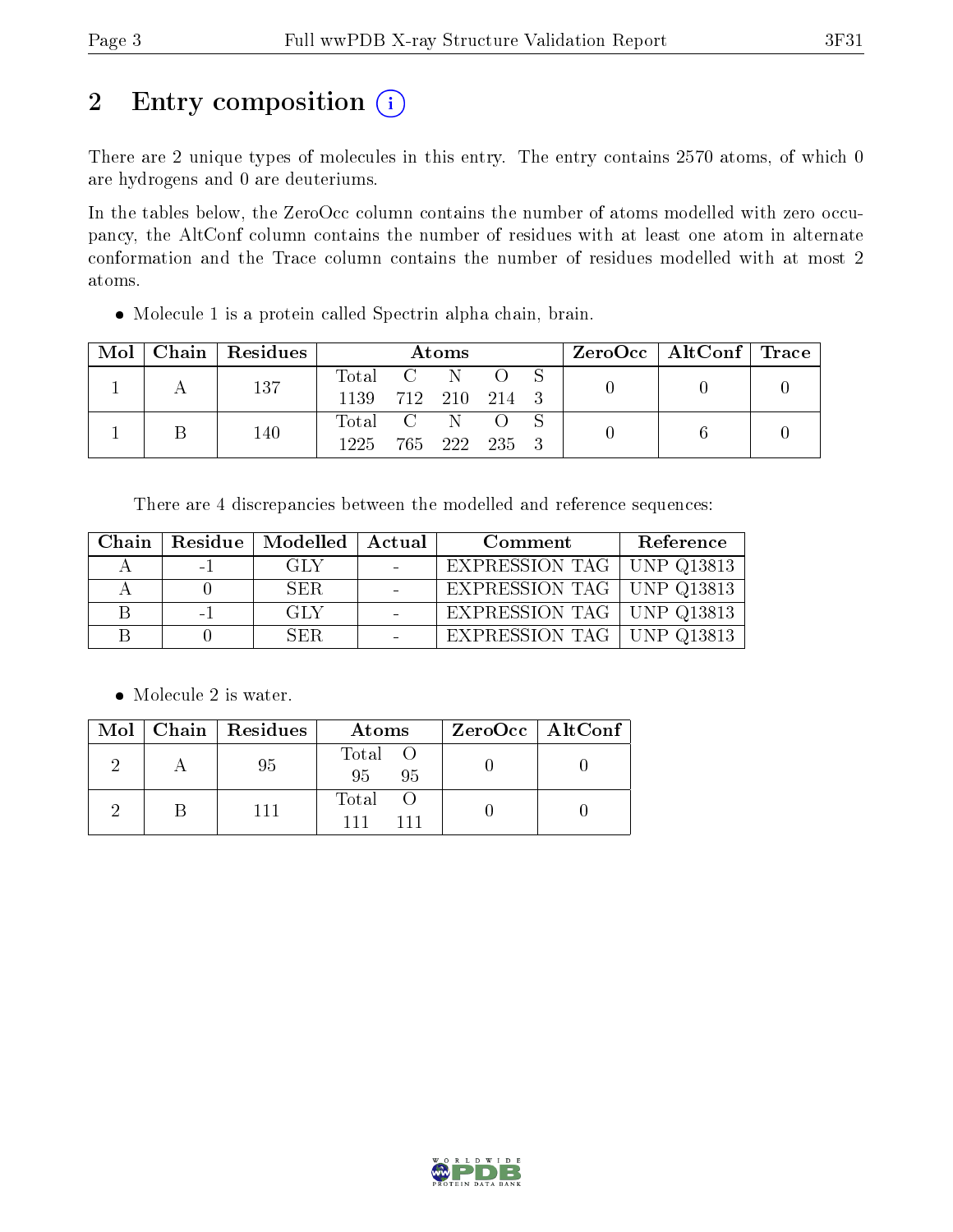# 3 Residue-property plots  $(i)$

These plots are drawn for all protein, RNA and DNA chains in the entry. The first graphic for a chain summarises the proportions of the various outlier classes displayed in the second graphic. The second graphic shows the sequence view annotated by issues in geometry and electron density. Residues are color-coded according to the number of geometric quality criteria for which they contain at least one outlier: green  $= 0$ , yellow  $= 1$ , orange  $= 2$  and red  $= 3$  or more. A red dot above a residue indicates a poor fit to the electron density (RSRZ  $> 2$ ). Stretches of 2 or more consecutive residues without any outlier are shown as a green connector. Residues present in the sample, but not in the model, are shown in grey.



• Molecule 1: Spectrin alpha chain, brain

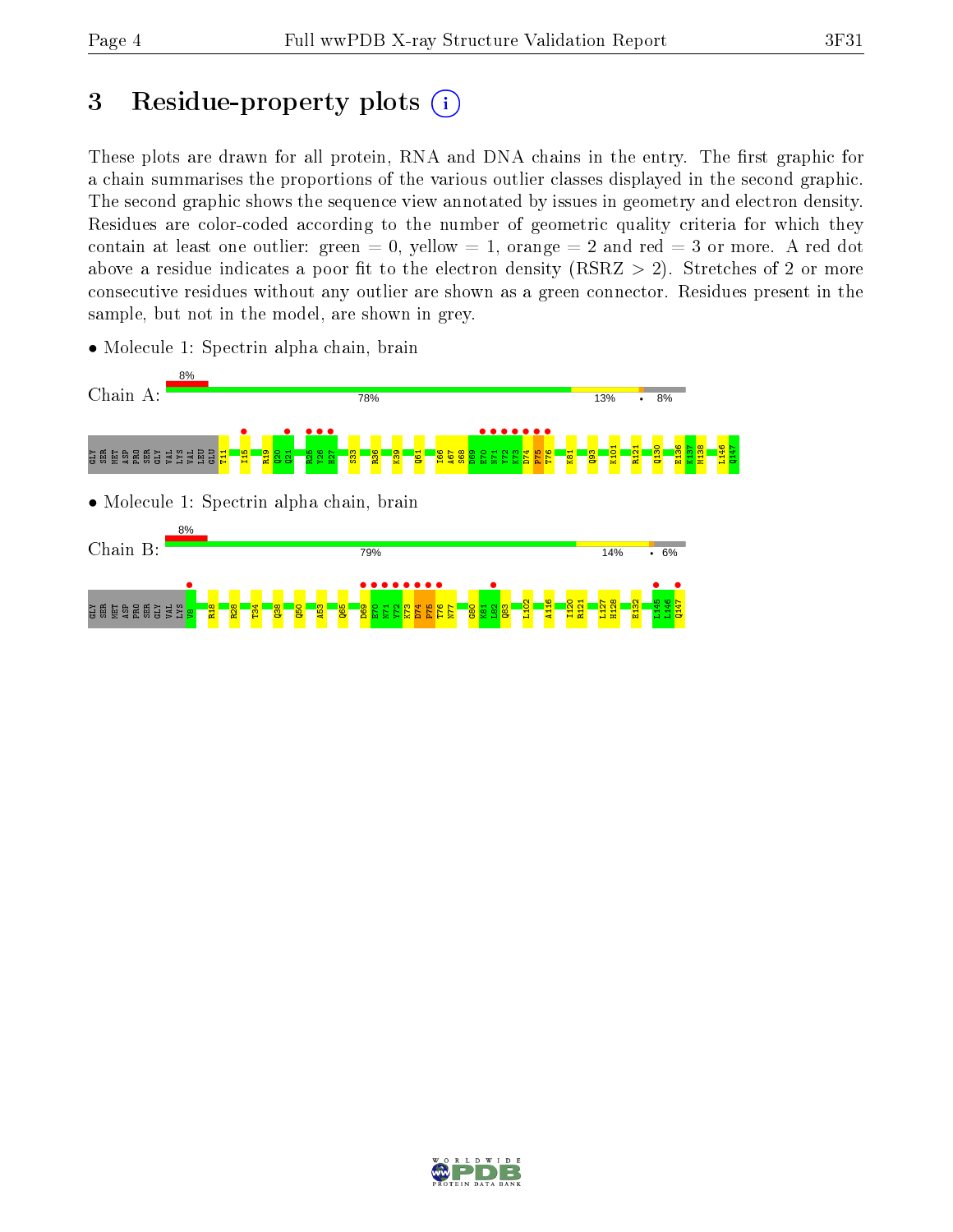# 4 Data and refinement statistics  $(i)$

| Property                                                         | Value                                           | Source     |
|------------------------------------------------------------------|-------------------------------------------------|------------|
| Space group                                                      | P 21 21 21                                      | Depositor  |
| Cell constants                                                   | $71.46\text{\AA}$<br>57.72Å<br>80.81Å           | Depositor  |
| a, b, c, $\alpha$ , $\beta$ , $\gamma$                           | $90.00^\circ$<br>$90.00^\circ$<br>$90.00^\circ$ |            |
| Resolution $(A)$                                                 | $18.98 -$<br>2.30                               | Depositor  |
|                                                                  | $19.62 - 1.95$                                  | <b>EDS</b> |
| % Data completeness                                              | $96.0(18.98-2.30)$                              | Depositor  |
| (in resolution range)                                            | 89.8 (19.62-1.95)                               | <b>EDS</b> |
| $R_{merge}$                                                      | $0.05\,$                                        | Depositor  |
| $\mathrm{R}_{sym}$                                               | 0.06                                            | Depositor  |
| $\langle I/\sigma(I) \rangle^{-1}$                               | 1.72 (at $1.96\text{\AA}$ )                     | Xtriage    |
| Refinement program                                               | PHENIX (phenix.refine)                          | Depositor  |
|                                                                  | 0.214<br>0.280<br>$\mathcal{A}^{\pm}$           | Depositor  |
| $R, R_{free}$                                                    | $0.206$ ,<br>0.272                              | DCC        |
| $R_{free}$ test set                                              | $\overline{2000}$ reflections $(8.97\%)$        | wwPDB-VP   |
| Wilson B-factor $(A^2)$                                          | 26.0                                            | Xtriage    |
| Anisotropy                                                       | 0.375                                           | Xtriage    |
| Bulk solvent $k_{sol}(\text{e}/\text{A}^3), B_{sol}(\text{A}^2)$ | $0.28$ , 41.4                                   | <b>EDS</b> |
| L-test for twinning <sup>2</sup>                                 | $< L >$ = 0.48, $< L2 >$ = 0.32                 | Xtriage    |
| Estimated twinning fraction                                      | No twinning to report.                          | Xtriage    |
| $F_o, F_c$ correlation                                           | 0.91                                            | <b>EDS</b> |
| Total number of atoms                                            | 2570                                            | wwPDB-VP   |
| Average B, all atoms $(A^2)$                                     | 39.0                                            | wwPDB-VP   |

Xtriage's analysis on translational NCS is as follows: The largest off-origin peak in the Patterson function is  $8.07\%$  of the height of the origin peak. No significant pseudotranslation is detected.

<sup>&</sup>lt;sup>2</sup>Theoretical values of  $\langle |L| \rangle$ ,  $\langle L^2 \rangle$  for acentric reflections are 0.5, 0.333 respectively for untwinned datasets, and 0.375, 0.2 for perfectly twinned datasets.



<span id="page-4-1"></span><span id="page-4-0"></span><sup>1</sup> Intensities estimated from amplitudes.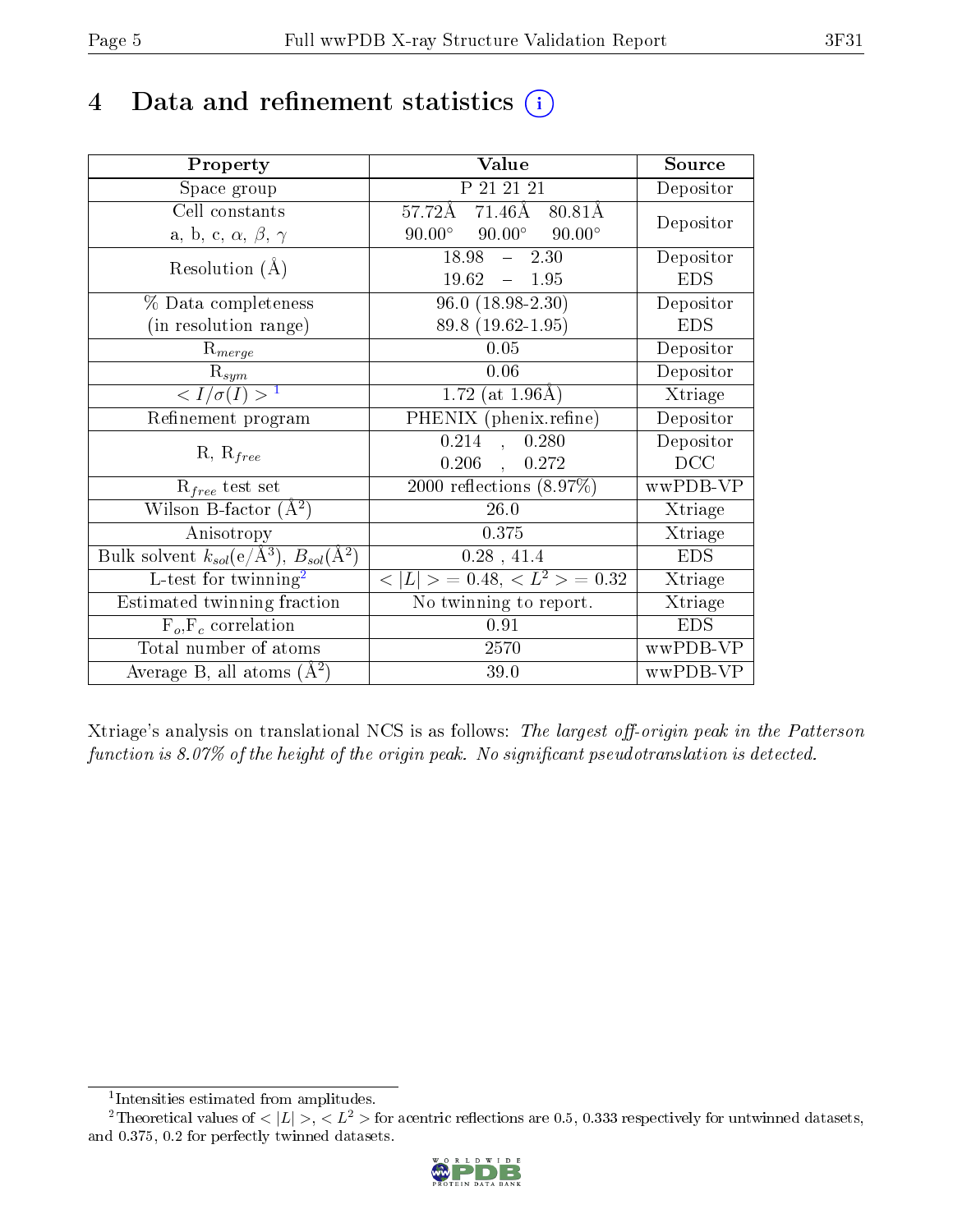# 5 Model quality  $(i)$

## 5.1 Standard geometry  $\overline{()}$

The Z score for a bond length (or angle) is the number of standard deviations the observed value is removed from the expected value. A bond length (or angle) with  $|Z| > 5$  is considered an outlier worth inspection. RMSZ is the root-mean-square of all Z scores of the bond lengths (or angles).

| Mol | Chain |      | Bond lengths | Bond angles |             |  |
|-----|-------|------|--------------|-------------|-------------|--|
|     |       | RMSZ | $\# Z  > 5$  | RMSZ        | # $ Z  > 5$ |  |
|     |       | 0.28 | 0/1155       | 0.42        | 0/1545      |  |
|     | В     | 0.29 | 0/1249       | 0.40        | 0/1673      |  |
| AH  | Αll   | 0.29 | 2404         | 0.41        | /3218       |  |

There are no bond length outliers.

There are no bond angle outliers.

There are no chirality outliers.

There are no planarity outliers.

### $5.2$  Too-close contacts  $(i)$

In the following table, the Non-H and H(model) columns list the number of non-hydrogen atoms and hydrogen atoms in the chain respectively. The H(added) column lists the number of hydrogen atoms added and optimized by MolProbity. The Clashes column lists the number of clashes within the asymmetric unit, whereas Symm-Clashes lists symmetry related clashes.

|  |      |      |    | Mol   Chain   Non-H   H(model)   H(added)   Clashes   Symm-Clashes |
|--|------|------|----|--------------------------------------------------------------------|
|  | 1139 | 1125 |    |                                                                    |
|  | 1225 | 1216 |    |                                                                    |
|  | 95   |      |    |                                                                    |
|  |      |      |    |                                                                    |
|  | 2570 | 2341 | 30 |                                                                    |

The all-atom clashscore is defined as the number of clashes found per 1000 atoms (including hydrogen atoms). The all-atom clashscore for this structure is 6.

All (30) close contacts within the same asymmetric unit are listed below, sorted by their clash magnitude.

| Atom-1                                 | Atom-2            | Interatomic<br>distance $(A)$ | $\gamma$ lash<br>overlap (A |
|----------------------------------------|-------------------|-------------------------------|-----------------------------|
| $1 \cdot B \cdot 65 \cdot GLN \cdot O$ | 1. B.69 A SP H B2 | .86                           |                             |



Continued on next page...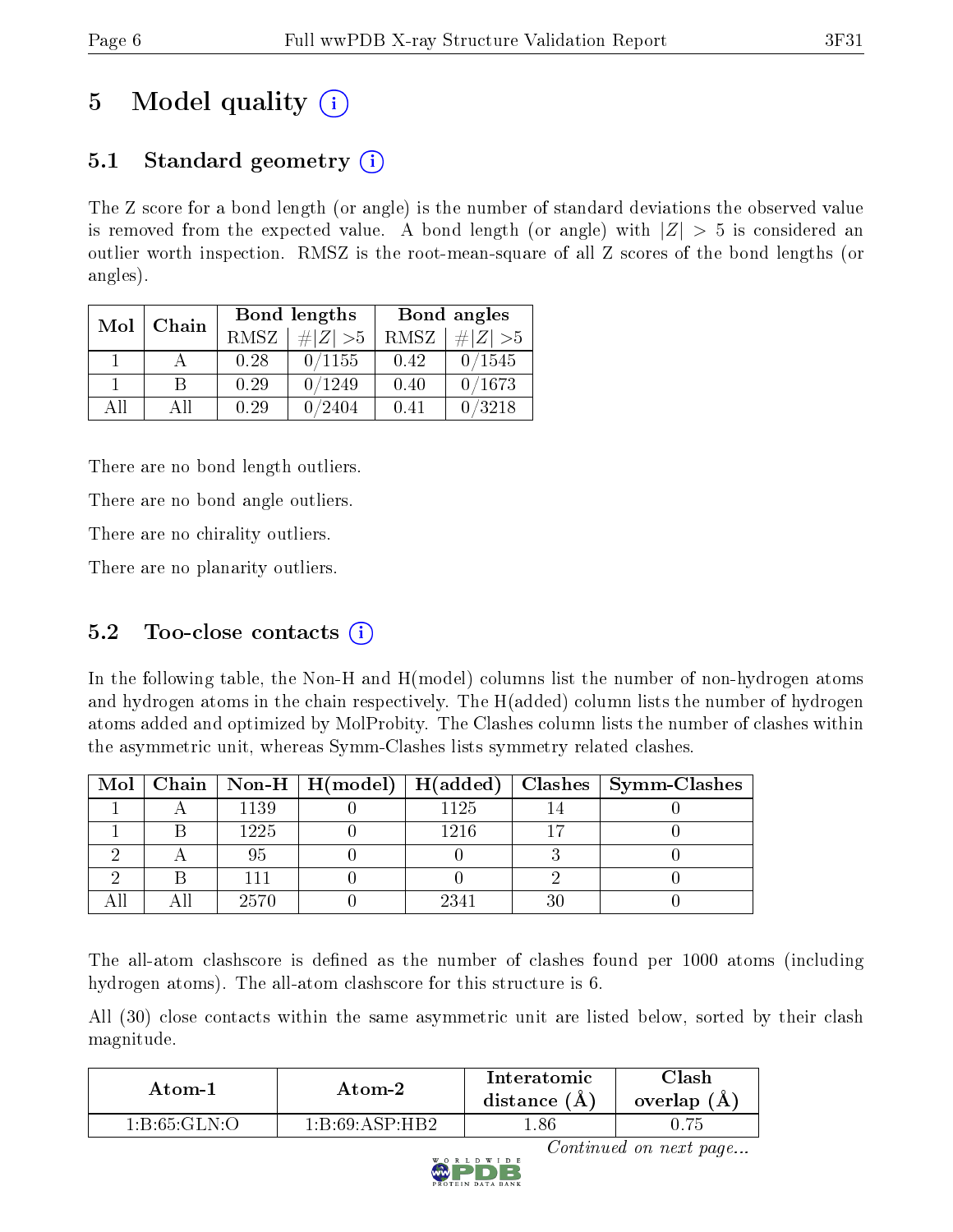| Atom-1                       | Atom-2              | Interatomic       | Clash           |
|------------------------------|---------------------|-------------------|-----------------|
|                              |                     | distance $(A)$    | overlap $(\AA)$ |
| 1:B:128:HIS:O                | 1:B:132:GLU:HG2     | 1.93              | 0.68            |
| 1:B:50:GLN:HA                | 1:B:50:GLN:HE21     | 1.64              | 0.62            |
| 1:B:102:LEU:CD1              | 1:B:127:LEU:HD13    | 2.34              | 0.58            |
| $1:A:121:ARG:\overline{HD2}$ | 2:A:161:HOH:O       | 2.05              | 0.57            |
| 1:A:19:ARG:NH1               | 1:B:147:GLN:HB2     | 2.20              | 0.57            |
| 1:A:74:ASP:N                 | 1:A:75:PRO:CD       | 2.68              | $0.56\,$        |
| 1: A:66: ILE:C               | 1: A:68: SER:H      | $\overline{2.11}$ | 0.54            |
| 1:B:53:ALA:HB1               | 1:B:127:LEU:HD11    | 1.90              | 0.54            |
| 1: A:11:THR:O                | 1:A:15:ILE:HG12     | 2.11              | 0.50            |
| 1:A:74:ASP:N                 | 1:A:75:PRO:HD2      | 2.25              | 0.50            |
| 1:B:50:GLN:HA                | 1:B:50:GLN:NE2      | 2.27              | $0.50\,$        |
| 1: A:76:THR:O                | 1: A:81: LYS: HE3   | 2.13              | 0.49            |
| 1:B:34:THR:O                 | 1:B:38:GLN:HG3      | $\overline{2.13}$ | 0.49            |
| 1: A: 101: LYS: HA           | 2:A:223:HOH:O       | 2.14              | 0.47            |
| 1:A:74:ASP:H                 | 1:A:75:PRO:CD       | $\overline{2.27}$ | 0.47            |
| 1:B:102:LEU:HD13             | 1:B:127:LEU:HD13    | 1.97              | 0.47            |
| 1:A:36:ARG:O                 | 1:A:39:LYS:HB3      | 2.15              | 0.46            |
| 1:B:80:GLY:HA2               | 1:B:83[A]:GLN:HE21  | 1.81              | 0.46            |
| 1: A: 136: GLU: HG2          | 2:A:228:HOH:O       | 2.15              | 0.45            |
| 1:B:75[B]:PRO:HB2            | 1:B:76[B]:THR:H     | 1.57              | 0.45            |
| 1: A:93: GLN: HE21           | 1: A: 138: MET: HE2 | 1.82              | 0.45            |
| 1:B:116:ALA:O                | 1:B:120:ILE:HG13    | 2.19              | 0.42            |
| 1: A:61: GLN: HE22           | 1:A:130:GLN:HE21    | 1.67              | 0.42            |
| 1:B:28:ARG:HD3               | 1:B:28:ARG:HA       | 1.87              | 0.41            |
| 1:B:73:LYS:O                 | 1:B:74[A]:ASP:HB2   | $\overline{2.20}$ | 0.41            |
| 1:B:76[B]:THR:HG23           | 1:B:77[B]:ASN:N     | 2.35              | 0.41            |
| 1:B:121:ARG:NH1              | 2:B:239:HOH:O       | 2.53              | 0.41            |
| 1: A:66: ILE:C               | 1: A:68: SER: N     | 2.73              | 0.41            |
| 1:B:18:ARG:HG3               | 2:B:192:HOH:O       | 2.20              | 0.41            |

Continued from previous page...

There are no symmetry-related clashes.

### 5.3 Torsion angles (i)

#### 5.3.1 Protein backbone (i)

In the following table, the Percentiles column shows the percent Ramachandran outliers of the chain as a percentile score with respect to all X-ray entries followed by that with respect to entries of similar resolution.

The Analysed column shows the number of residues for which the backbone conformation was analysed, and the total number of residues.

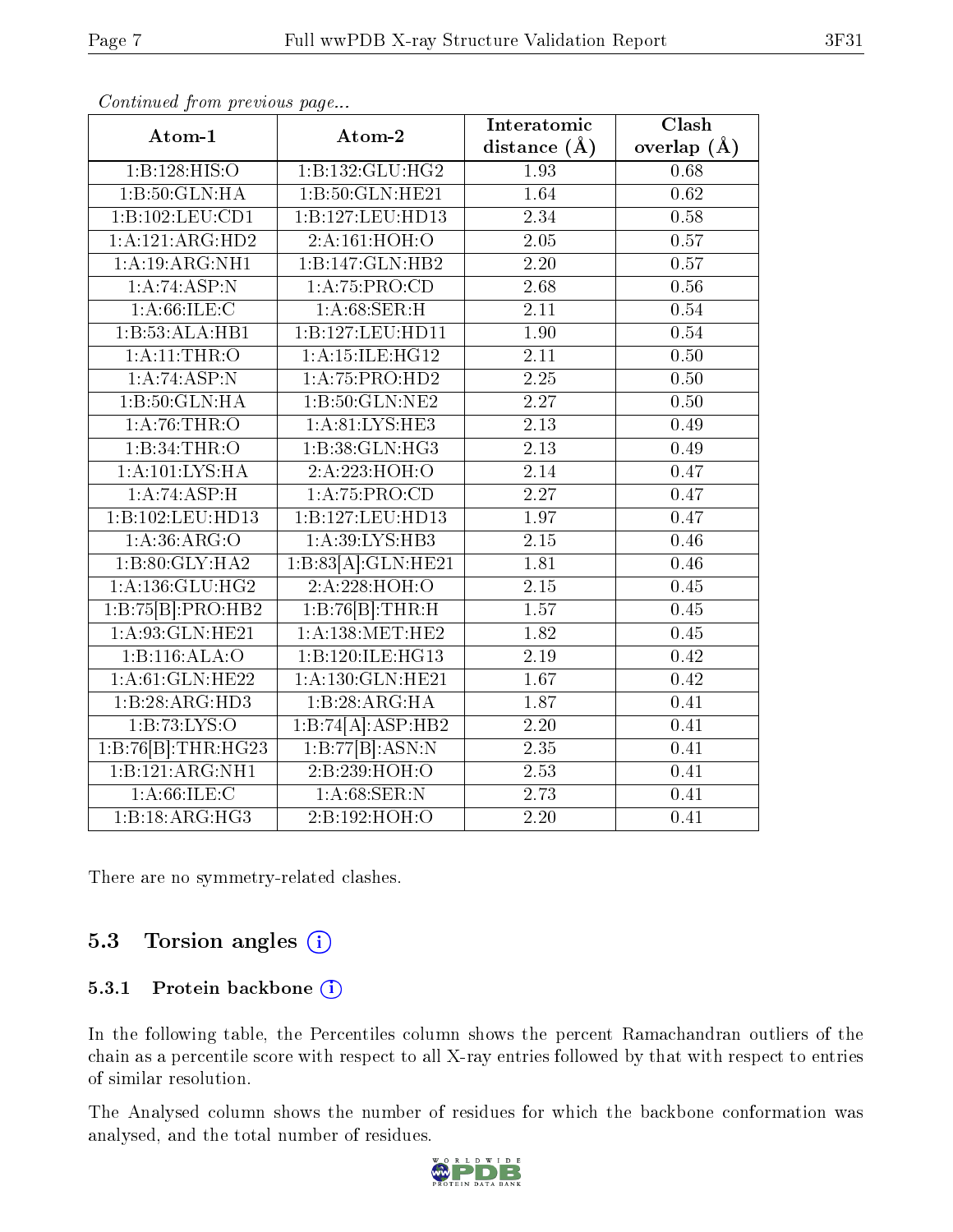| Mol | Chain | Analysed                     | Favoured    |        | Allowed   Outliers | Percentiles               |
|-----|-------|------------------------------|-------------|--------|--------------------|---------------------------|
|     |       | $135/149(91\%)$              | $128(95\%)$ | 5(4%)  | $2(2\%)$           | 10   10                   |
|     |       | $144/149$ (97\%)             | $133(92\%)$ | 7(5%)  | $4(3\%)$           | $\sqrt{3}$<br>$\boxed{5}$ |
| All | All   | $279/298(94\%)$   261 (94\%) |             | 12(4%) | 6 $(2\%)$          | 15<br>10 <sup>1</sup>     |

All (6) Ramachandran outliers are listed below:

| Mol | Chain | Res   | <b>Type</b>             |
|-----|-------|-------|-------------------------|
|     | В     | 75[A] | $\overline{\text{PRO}}$ |
|     |       | 75 B  | PRO                     |
|     |       | 67    | ALA                     |
|     | R     | 74[A] | ASP                     |
|     | В     | 74[B] | <b>ASP</b>              |
|     |       | 75    | $\overline{P}RO$        |

#### 5.3.2 Protein sidechains (i)

In the following table, the Percentiles column shows the percent sidechain outliers of the chain as a percentile score with respect to all X-ray entries followed by that with respect to entries of similar resolution.

The Analysed column shows the number of residues for which the sidechain conformation was analysed, and the total number of residues.

| Mol | Chain | Analysed         | Rotameric    | Outliers | Percentiles         |     |
|-----|-------|------------------|--------------|----------|---------------------|-----|
|     |       | 119/134(89%)     | 117 $(98\%)$ | $2(2\%)$ | 60                  | 76  |
|     |       | $133/134(99\%)$  | $133(100\%)$ |          | $\vert$ 100 $\vert$ | 100 |
| All | All   | $252/268$ (94\%) | $250(99\%)$  | $2(1\%)$ | 81                  | 91  |

All (2) residues with a non-rotameric sidechain are listed below:

| Mol | Chain | Res | L'ype |
|-----|-------|-----|-------|
|     |       | 33  |       |
|     |       |     |       |

Some sidechains can be flipped to improve hydrogen bonding and reduce clashes. All (4) such sidechains are listed below:

| Mol | Chain | Res | Fype  |
|-----|-------|-----|-------|
|     |       |     | GL N  |
|     |       | 83  | GL N  |
|     |       |     | 141.N |

Continued on next page...

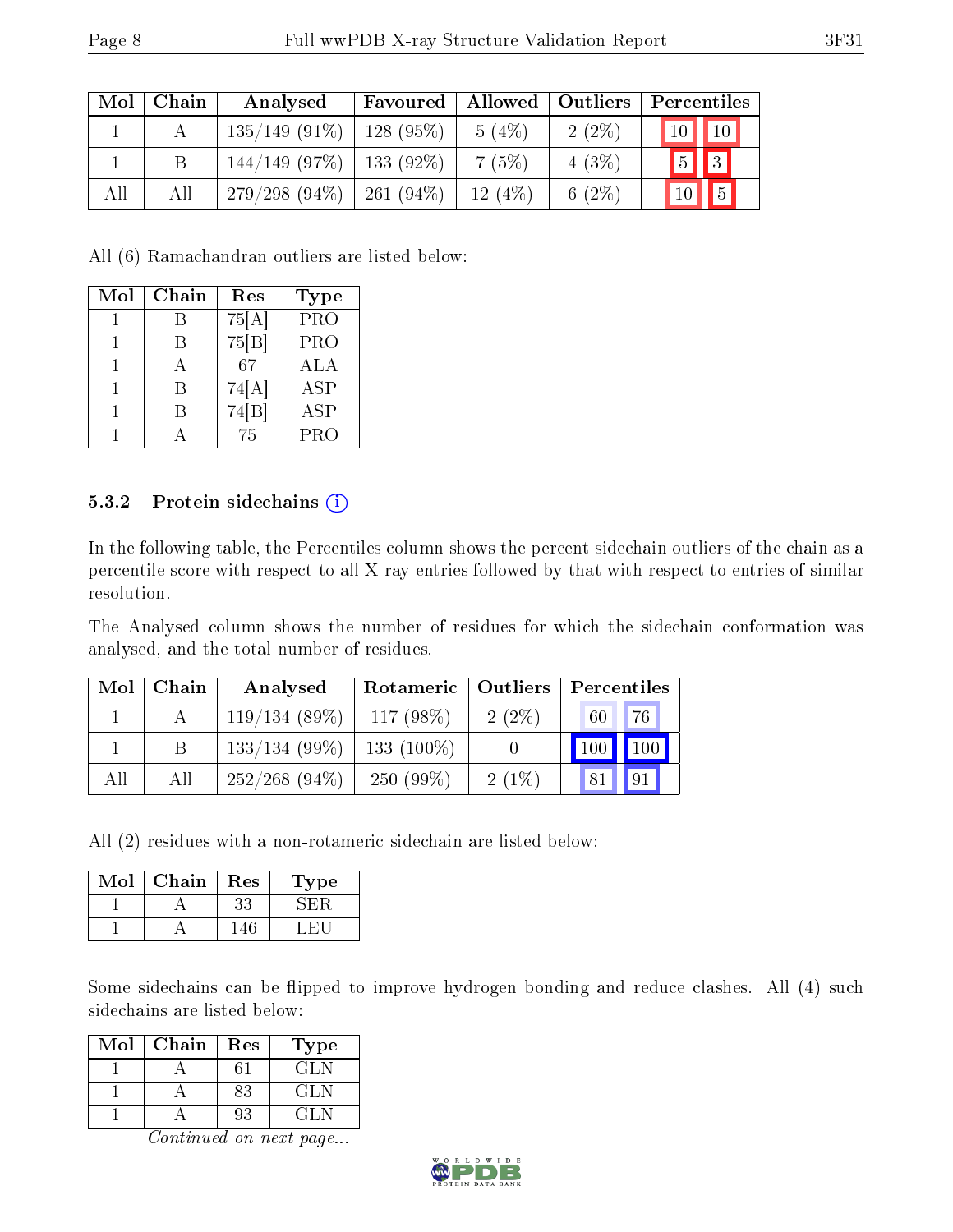Continued from previous page...

| $Mol$   Chain   Res |  | Type  |
|---------------------|--|-------|
|                     |  | الله، |

#### 5.3.3 RNA [O](https://www.wwpdb.org/validation/2017/XrayValidationReportHelp#rna)i

There are no RNA molecules in this entry.

### 5.4 Non-standard residues in protein, DNA, RNA chains (i)

There are no non-standard protein/DNA/RNA residues in this entry.

### 5.5 Carbohydrates  $(i)$

There are no carbohydrates in this entry.

### 5.6 Ligand geometry (i)

There are no ligands in this entry.

### 5.7 [O](https://www.wwpdb.org/validation/2017/XrayValidationReportHelp#nonstandard_residues_and_ligands)ther polymers (i)

There are no such residues in this entry.

### 5.8 Polymer linkage issues  $(i)$

There are no chain breaks in this entry.

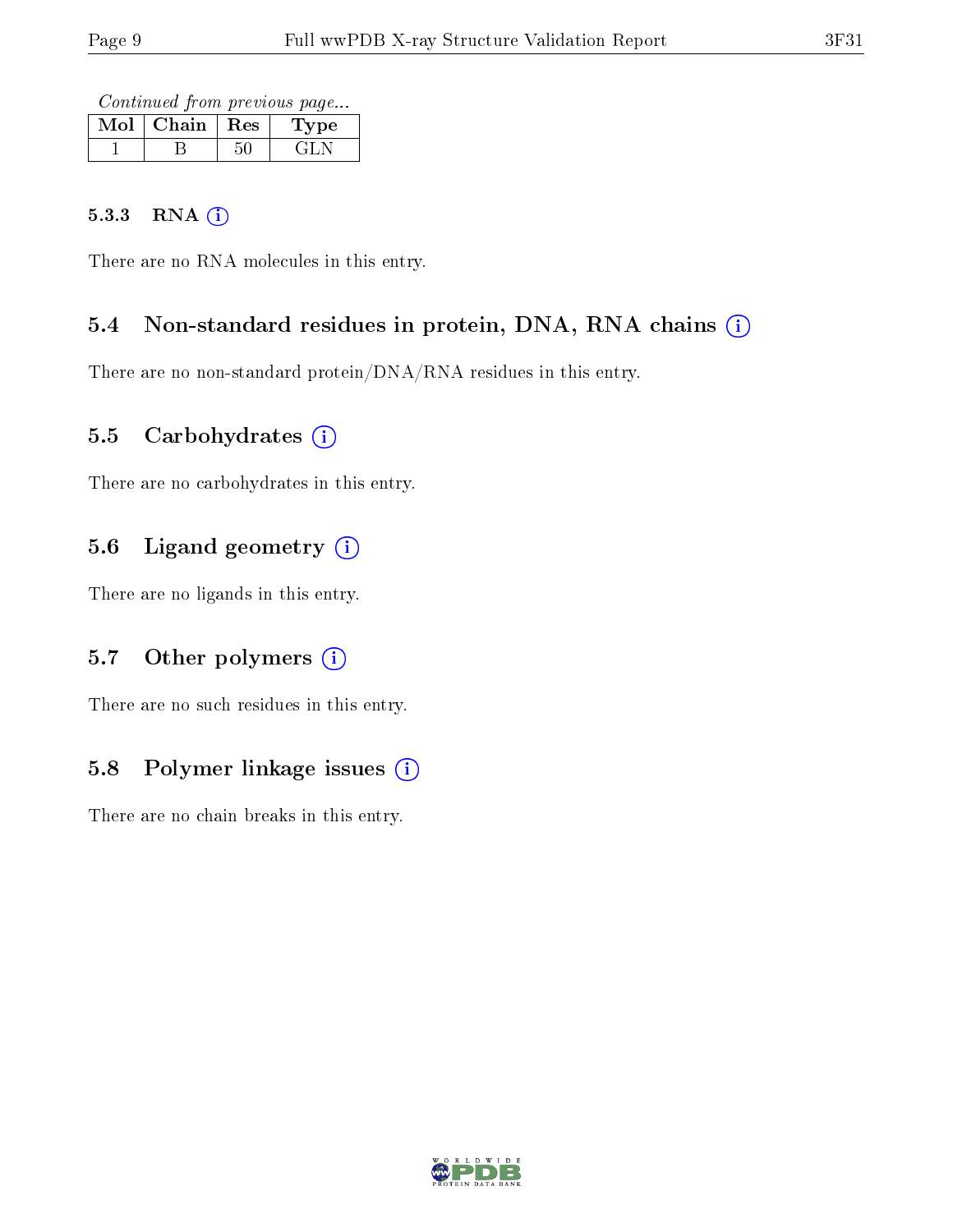# 6 Fit of model and data  $(i)$

### 6.1 Protein, DNA and RNA chains  $(i)$

In the following table, the column labelled  $#RSRZ> 2'$  contains the number (and percentage) of RSRZ outliers, followed by percent RSRZ outliers for the chain as percentile scores relative to all X-ray entries and entries of similar resolution. The OWAB column contains the minimum, median,  $95<sup>th</sup>$  percentile and maximum values of the occupancy-weighted average B-factor per residue. The column labelled ' $Q< 0.9$ ' lists the number of (and percentage) of residues with an average occupancy less than 0.9.

| Mol | Chain | Analysed         | $<$ RSRZ $>$ | $\#\text{RSRZ}{>}2$ |  | $OWAB(A^2)$ | $\mathrm{Q}{<}0.9$              |          |
|-----|-------|------------------|--------------|---------------------|--|-------------|---------------------------------|----------|
|     |       | $137/149(91\%)$  | 0.31         | $12(8\%)$ 10 13     |  |             | 16, 32, 81, 120                 |          |
|     |       | $140/149(93\%)$  | 0.26         |                     |  |             | $12(8\%)$ 10 14 18, 31, 79, 107 | $2(1\%)$ |
| All | All   | $277/298$ (92\%) | 0.29         | $24(8\%)$ 10        |  | 14          | 16, 31, 80, 120                 | $2(0\%)$ |

All (24) RSRZ outliers are listed below:

| Mol            | Chain                   | Res                   | Type                           | <b>RSRZ</b>      |
|----------------|-------------------------|-----------------------|--------------------------------|------------------|
| $\mathbf{1}$   | $\overline{A}$          | 74                    | <b>ASP</b>                     | 9.9              |
| $\overline{1}$ | $\overline{\mathrm{B}}$ | $\overline{72}$       | TYR                            | 8.9              |
| $\overline{1}$ | $\overline{A}$          | $\overline{72}$       | $\overline{\text{TYR}}$        | 6.3              |
| $\overline{1}$ | $\boldsymbol{B}$        | $\overline{70}$       | GLU                            | 6.1              |
| $\overline{1}$ | $\overline{A}$          | $\overline{26}$       | <b>TYR</b>                     | 5.4              |
| $\mathbf{1}$   | $\boldsymbol{A}$        | 75                    | PRO                            | 5.1              |
| $\overline{1}$ | $\overline{\mathrm{B}}$ | 73                    | $\overline{\text{LYS}}$        | 5.0              |
| $\overline{1}$ | B                       | 74[A]                 | <b>ASP</b>                     | 5.0              |
| $\overline{1}$ | $\overline{\rm A}$      | 71                    | $\text{AS}\overline{\text{N}}$ | 5.0              |
| $\overline{1}$ | $\overline{\mathrm{B}}$ | $\overline{76[A]}$    | THR                            | 4.4              |
| $\overline{1}$ | $\boldsymbol{B}$        | $75\vert\bar{A}\vert$ | PRO                            | $\overline{4.2}$ |
| $\overline{1}$ | $\overline{\rm A}$      | 73                    | $\overline{\text{LYS}}$        | $\overline{4.0}$ |
| $\overline{1}$ | $\overline{\rm A}$      | $\overline{27}$       | <b>HIS</b>                     | 3.8              |
| $\overline{1}$ | $\overline{\mathrm{B}}$ | $\overline{71}$       | $\overline{\mathrm{ASN}}$      | 3.6              |
| $\overline{1}$ | $\overline{\mathrm{B}}$ | 147                   | $\overline{\text{GLN}}$        | $\overline{3.1}$ |
| $\overline{1}$ | $\, {\bf B}$            | 145                   | LEU                            | 3.1              |
| $\overline{1}$ | $\overline{\rm A}$      | $\overline{15}$       | <b>ILE</b>                     | $\overline{3.1}$ |
| $\overline{1}$ | $\overline{\rm A}$      | 76                    | <b>THR</b>                     | 3.0              |
| $\overline{1}$ | $\overline{\rm A}$      | $\overline{25}$       | $\overline{\rm{ARG}}$          | 3.0              |
| $\overline{1}$ | $\overline{A}$          | 70                    | GLU                            | $2.8\,$          |
| $\overline{1}$ | $\overline{\mathrm{B}}$ | 69                    | <b>ASP</b>                     | 2.7              |
| $\overline{1}$ | B                       | 8                     | VAL                            | 2.3              |
| $\overline{1}$ | $\, {\bf B}$            | $\overline{82}$       | <b>LEU</b>                     | 2.1              |
| $\mathbf{1}$   | А                       | 21                    | <b>GLN</b>                     | 2.0              |